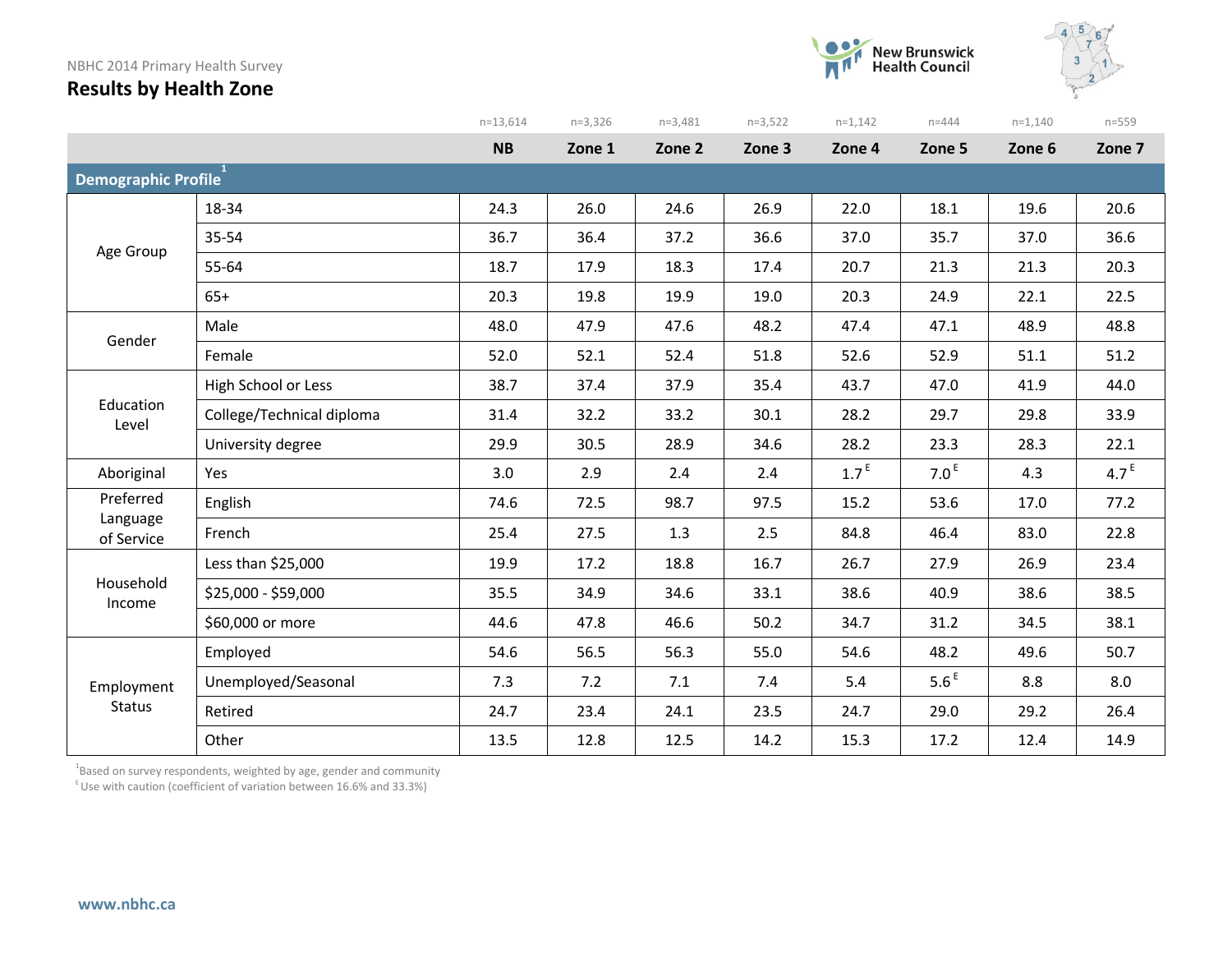

|                                                                                                                                    | $n=13,614$              | $n=3,326$               | $n=3,481$               | $n=3,522$               | $n=1,142$               | $n = 444$               | $n=1,140$               | $n = 559$               |
|------------------------------------------------------------------------------------------------------------------------------------|-------------------------|-------------------------|-------------------------|-------------------------|-------------------------|-------------------------|-------------------------|-------------------------|
|                                                                                                                                    | <b>NB</b>               | Zone 1                  | Zone 2                  | Zone 3                  | Zone 4                  | Zone 5                  | Zone 6                  | Zone 7                  |
| <b>Health Services Barriers</b>                                                                                                    |                         |                         |                         |                         |                         |                         |                         |                         |
| Health services not available in your area when needed                                                                             | 17.4                    | 10.9                    | 14.8                    | 20.9                    | 21.6                    | 26.2                    | 23.8                    | 21.2                    |
|                                                                                                                                    | $(16.8 - 18.0)$         | $(9.8 - 12.0)$          | $(13.6 - 16.0)$         | $(19.6 - 22.2)$         | $(19.2 - 24.0)$         | $(22.1 - 30.3)$         | $(21.3 - 26.3)$         | $(17.8 - 24.6)$         |
| <b>Transportation problems</b>                                                                                                     | 7.1                     | 5.7                     | 8.7                     | 7.9                     | 6.2                     | 10.6                    | 4.3                     | 7.7                     |
|                                                                                                                                    | $(6.7 - 7.5)$           | $(4.9 - 6.5)$           | (7.89.6)                | $(7.0 - 8.8)$           | $(4.8 - 7.6)$           | $(7.8 - 13.4)$          | $(3.1 - 5.5)$           | $(5.5 - 9.9)$           |
| Language problems with health care provider                                                                                        | 4.2                     | 4.0                     | 2.6                     | 3.4                     | 4.0                     | 10.8                    | 5.9                     | 8.1                     |
|                                                                                                                                    | $(3.9 - 4.5)$           | $(3.3 - 4.7)$           | $(2.1 - 3.1)$           | $(2.8 - 4.0)$           | $(2.9 - 5.1)$           | $(7.9 - 13.7)$          | $(4.5 - 7.3)$           | $(5.9 - 10.3)$          |
| Cost for medication too high                                                                                                       | 35.1                    | 32.5                    | 29.6                    | 26.3                    | 51.1                    | 47.6                    | 54.9                    | 42.4                    |
|                                                                                                                                    | $(34.3 - 35.9)$         | $(30.9 - 34.1)$         | $(28.1 - 31.1)$         | $(24.9 - 27.7)$         | $(48.2 - 54.0)$         | $(43.0 - 52.2)$         | $(52.0 - 57.8)$         | $(38.3 - 46.5)$         |
| Cost for treatments or procedures too high                                                                                         | 19.9                    | 18.4                    | 14.2                    | 13.0                    | 36.1                    | 29.7                    | 34.5                    | 25.7                    |
|                                                                                                                                    | $(19.2 - 20.6)$         | $(17.0 - 19.8)$         | $(13.0 - 15.4)$         | $(11.9 - 14.1)$         | $(33.3 - 38.9)$         | $(25.3 - 34.1)$         | $(31.7 - 37.3)$         | $(22.0 - 29.4)$         |
| Cost for ambulance services too high                                                                                               | 21.7                    | 19.9                    | 17.0                    | 16.5                    | 32.1                    | 32.2                    | 35.0                    | 28.9                    |
|                                                                                                                                    | $(20.9 - 22.5)$         | $(18.4 - 21.4)$         | $(15.6 - 18.4)$         | $(15.2 - 17.8)$         | $(29.0 - 35.2)$         | $(27.3 - 37.1)$         | $(31.9 - 38.1)$         | $(24.7 - 33.1)$         |
| Unable to leave the house because of health problems                                                                               | 12.4                    | 11.5                    | 14.7                    | 14.2                    | 9.8                     | 11.4                    | 8.3                     | 12.5                    |
|                                                                                                                                    | $(11.8 - 13.0)$         | $(10.4 - 12.6)$         | $(13.5 - 15.9)$         | $(13.1 - 15.3)$         | $(8.1 - 11.5)$          | $(8.5 - 14.3)$          | $(6.7 - 9.9)$           | $(9.8 - 15.2)$          |
| Have trouble finding their way around the health care                                                                              | 9.3                     | 8.7                     | 11.0                    | 10.4                    | 7.2                     | 9.3                     | 7.0                     | 7.8                     |
| system                                                                                                                             | $(8.8 - 9.8)$           | $(7.7 - 9.7)$           | $(10.0 - 12.0)$         | $(9.4 - 11.4)$          | $(5.7 - 8.7)$           | $(6.6 - 12.0)$          | $(5.5 - 8.5)$           | $(5.6 - 10.0)$          |
| Difficulty understanding written information about                                                                                 | 9.4                     | 10.2                    | 7.7                     | 8.0                     | 11.2                    | 13.1                    | 11.1                    | 9.8                     |
| medical condition or prescription (% always or usually)                                                                            | $(8.9 - 9.9)$           | $(9.2 - 11.2)$          | $(6.8 - 8.6)$           | $(7.1 - 8.9)$           | $(9.4 - 13.0)$          | $(9.9 - 16.3)$          | $(9.3 - 12.9)$          | $(7.3 - 12.3)$          |
| How often was a medical condition or prescription<br>explained to you in a way that you could understand?<br>(% always or usually) | 90.8<br>$(90.3 - 91.3)$ | 92.1<br>$(91.2 - 93.0)$ | 91.3<br>$(90.4 - 92.2)$ | 90.5<br>$(89.5 - 91.5)$ | 88.5<br>$(86.7 - 90.3)$ | 90.5<br>$(87.8 - 93.2)$ | 88.7<br>$(86.9 - 90.5)$ | 91.2<br>$(88.9 - 93.5)$ |
| Things that contribute a lot to feelings of stress                                                                                 |                         |                         |                         |                         |                         |                         |                         |                         |
| Time pressures / not enough time                                                                                                   | 40.9                    | 42.4                    | 39.4                    | 40.6                    | 42.3                    | 35.1                    | 40.7                    | 42.8                    |
|                                                                                                                                    | $(40.1 - 41.7)$         | $(40.7 - 44.1)$         | $(37.8 - 41.0)$         | $(39.0 - 42.2)$         | $(39.5 - 45.1)$         | $(30.7 - 39.5)$         | $(37.9 - 43.5)$         | $(38.7 - 46.9)$         |
| Health of family members                                                                                                           | 38.1                    | 37.1                    | 37.8                    | 36.6                    | 38.5                    | 38.5                    | 43.1                    | 40.4                    |
|                                                                                                                                    | $(37.3 - 38.9)$         | $(35.5 - 38.7)$         | $(36.2 - 39.4)$         | $(35.0 - 38.2)$         | $(35.7 - 41.3)$         | $(34.0 - 43.0)$         | $(40.2 - 46.0)$         | $(36.4 - 44.4)$         |
| Your own work situation                                                                                                            | 34.2                    | 36.1                    | 34.4                    | 36.9                    | 29.6                    | 28.0                    | 27.7                    | 35.5                    |
| (ex: hours of work, or working conditions)                                                                                         | $(33.4 - 35.0)$         | $(34.5 - 37.7)$         | $(32.8 - 36.0)$         | $(35.3 - 38.5)$         | $(27.0 - 32.2)$         | $(23.8 - 32.2)$         | $(25.1 - 30.3)$         | $(31.6 - 39.4)$         |

Confidence interval calculated at a 95% level of confidence.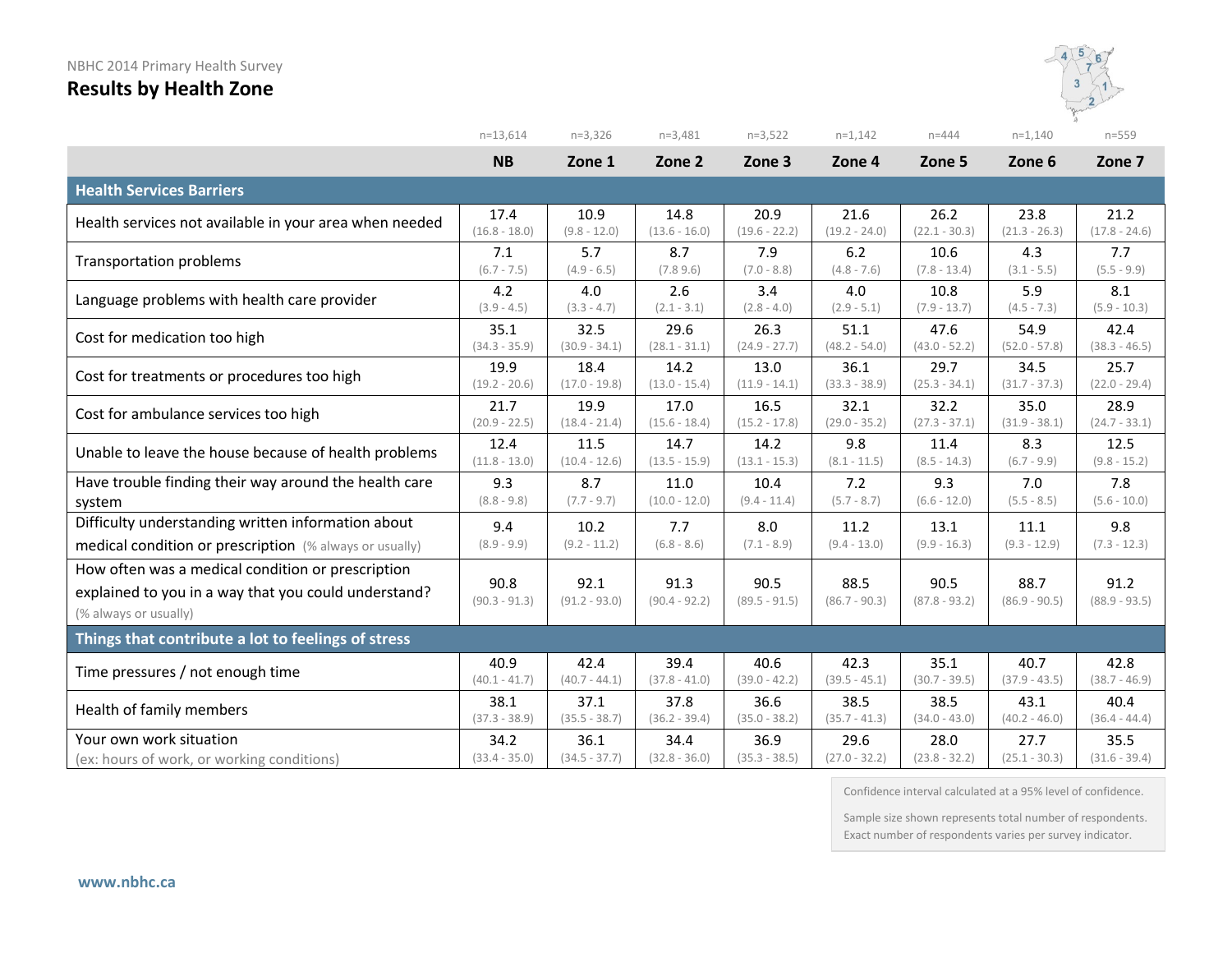

|                                                              | $n=13,614$      | $n=3,326$       | $n=3,481$       | $n=3,522$       | $n=1,142$       | $n = 444$       | $n=1,140$       | $n = 559$        |
|--------------------------------------------------------------|-----------------|-----------------|-----------------|-----------------|-----------------|-----------------|-----------------|------------------|
| <b>Primary Health Indicator</b>                              | <b>NB</b>       | Zone 1          | Zone 2          | Zone 3          | Zone 4          | Zone 5          | Zone 6          | Zone 7           |
| <b>Health Profile</b>                                        |                 |                 |                 |                 |                 |                 |                 |                  |
| Self-rated Health (% very good or excellent)                 | 50.5            | 52.2            | 52.7            | 53.3            | 45.4            | 40.8            | 44.1            | 46.7             |
|                                                              | $(49.7 - 51.3)$ | $(50.5 - 53.9)$ | $(51.1 - 54.3)$ | $(51.7 - 54.9)$ | $(42.6 - 48.2)$ | $(36.3 - 45.3)$ | $(41.2 - 47.0)$ | $(42.6 - 50.8)$  |
| Self-rated mental or emotional health                        | 65.4            | 64.1            | 67.6            | 66.9            | 64.6            | 63.4            | 64.0            | 62.6             |
| (% very good or excellent)                                   | $(64.6 - 66.2)$ | $(62.5 - 65.7)$ | $(66.1 - 69.1)$ | $(65.4 - 68.4)$ | $(61.9 - 67.3)$ | $(59.0 - 67.8)$ | $(61.2 - 66.8)$ | $(58.6 - 66.6)$  |
| "My health largely depends on how well I take care of        | 55.2            | 54.9            | 59.1            | 56.5            | 48.1            | 43.2            | 45.4            | 48.4             |
| myself" (% strongly agree)                                   | $(54.4 - 56.0)$ | $(57.7 - 61.1)$ | $(57.5 - 60.7)$ | $(54.9 - 58.1)$ | $(45.2 - 51.0)$ | $(38.6 - 47.8)$ | $(42.5 - 48.3)$ | $(44.3 - 52.5)$  |
| Number of prescription medications taken on a regular        | 15.2            | 13.8            | 12.4            | 15.0            | 18.6            | 24.0            | 19.3            | 15.8             |
| <b>basis<sup>7</sup></b> (% 6 or more)                       | $(14.5 - 15.9)$ | $(12.4 - 15.2)$ | $(11.1 - 13.7)$ | $(13.6 - 16.4)$ | $(15.6 - 21.6)$ | $(19.2 - 28.8)$ | $(16.5 - 22.1)$ | $(12.1 - 19.5)$  |
| Discuss regularly with a health professional on improving    | 25.4            | 26.0            | 25.1            | 23.4            | 29.5            | 27.7            | 25.2            | 26.0             |
| health or preventing illness (% always or usually)           | $(24.7 - 26.1)$ | $(24.5 - 27.5)$ | $(23.7 - 26.5)$ | $(22.0 - 24.8)$ | $(26.9 - 32.1)$ | $(23.5 - 31.9)$ | $(22.7 - 27.7)$ | $(22.3 - 29.7)$  |
| How long have you been seeing the same family doctor?        | 73.0            | 71.1            | 68.1            | 75.6            | 79.1            | 75.8            | 73.0            | 81.9             |
| (% 5 years or more)                                          | $(72.2 - 73.8)$ | $(69.5 - 72.7)$ | $(66.5 - 69.7)$ | $(74.1 - 77.1)$ | $(76.7 - 81.5)$ | $(71.7 - 79.9)$ | $(70.4 - 75.6)$ | $(78.6 - 85.2)$  |
| Are you limited in doing activities because of a physical or | 22.1            | 20.4            | 22.2            | 23.0            | 22.3            | 25.4            | 21.0            | 26.1             |
| mental condition, or a health problem? (% yes)               | $(21.4 - 22.8)$ | $(19.0 - 21.8)$ | $(20.8 - 23.6)$ | $(21.6 - 24.4)$ | $(19.9 - 24.7)$ | $(21.4 - 29.4)$ | $(18.7 - 23.3)$ | $(22.5 - 29.7)$  |
| <b>Memory Loss</b>                                           |                 |                 |                 |                 |                 |                 |                 |                  |
| Someone in household has a memory problem                    | 9.9             | 9.8             | 10.2            | 10.9            | 8.6             | 12.2            | 8.2             | 8.9              |
|                                                              | $(9.4 - 10.4)$  | $(8.8 - 10.8)$  | $(9.2 - 11.2)$  | $(9.9 - 11.9)$  | $(7.0 - 10.2)$  | $(9.2 - 15.2)$  | $(6.7 - 9.8)$   | $(6.6 - 11.2)$   |
| that interferes with day to day function                     | 3.9             | 3.8             | 4.3             | 3.9             | $2.2^E$         | $6.2^E$         | 3.3             | 4.3 <sup>E</sup> |
|                                                              | $(3.6 - 4.2)$   | $(3.2 - 4.4)$   | $(3.6 - 5.0)$   | $(3.3 - 4.5)$   | $(1.4 - 3.0)$   | $(4.0 - 8.4)$   | $(2.3 - 4.3)$   | $(2.6 - 6.0)$    |
| <b>Health Behaviours</b>                                     |                 |                 |                 |                 |                 |                 |                 |                  |
| Eating fruits and vegetables (% 5 portions or more a day)    | 50.4            | 51.8            | 49.2            | 51.5            | 50.9            | 43.8            | 52.1            | 44.9             |
|                                                              | $(49.6 - 51.2)$ | $(50.1 - 53.5)$ | $(47.6 - 50.8)$ | $(49.9 - 53.1)$ | $(48.0 - 53.8)$ | $(39.2 - 48.4)$ | $(49.2 - 55.0)$ | $(40.8 - 49.0)$  |
| Moderate or vigorous physical activity                       | 49.0            | 45.9            | 52.3            | 51.0            | 49.2            | 47.6            | 49.2            | 43.0             |
| (% at least 2 % hours a week)                                | $(48.2 - 49.8)$ | $(44.2 - 47.6)$ | $(50.7 - 53.9)$ | $(49.4 - 52.6)$ | $(46.3 - 52.1)$ | $(43.0 - 52.2)$ | $(46.3 - 52.1)$ | $(38.9 - 47.1)$  |
| <b>Current smoker</b> (% daily or occasional)                | 19.2            | 17.7            | 20.9            | 18.3            | 19.6            | 22.2            | 18.8            | 20.9             |
|                                                              | $(18.5 - 19.9)$ | $(16.4 - 19.0)$ | $(19.6 - 22.2)$ | $(17.0 - 19.6)$ | $(17.3 - 21.9)$ | $(18.4 - 26.0)$ | $(16.5 - 21.1)$ | $(17.6 - 24.2)$  |
| Unhealthy weight (% obese)                                   | 30.8            | 28.3            | 31.7            | 31.0            | 32.4            | 28.4            | 31.8            | 35.8             |
|                                                              | $(30.0 - 31.6)$ | $(26.7 - 29.8)$ | $(30.2 - 33.3)$ | $(29.5 - 32.6)$ | $(29.7 - 35.2)$ | $(24.1 - 32.6)$ | $(29.1 - 34.5)$ | $(31.7 - 39.8)$  |

 $E$  Use with caution (coefficient of variation between 16.6% and 33.3%)

<sup>7</sup> Among these 12 chronic health conditions: Arthritis, asthma, cancer, chronic pain, depression, diabetes, emphysema or COPD, gastric reflux (GERD), heart disease, high blood pressure or hypertension, mood disorder other than depression, or stroke

Confidence interval calculated at a 95% level of confidence.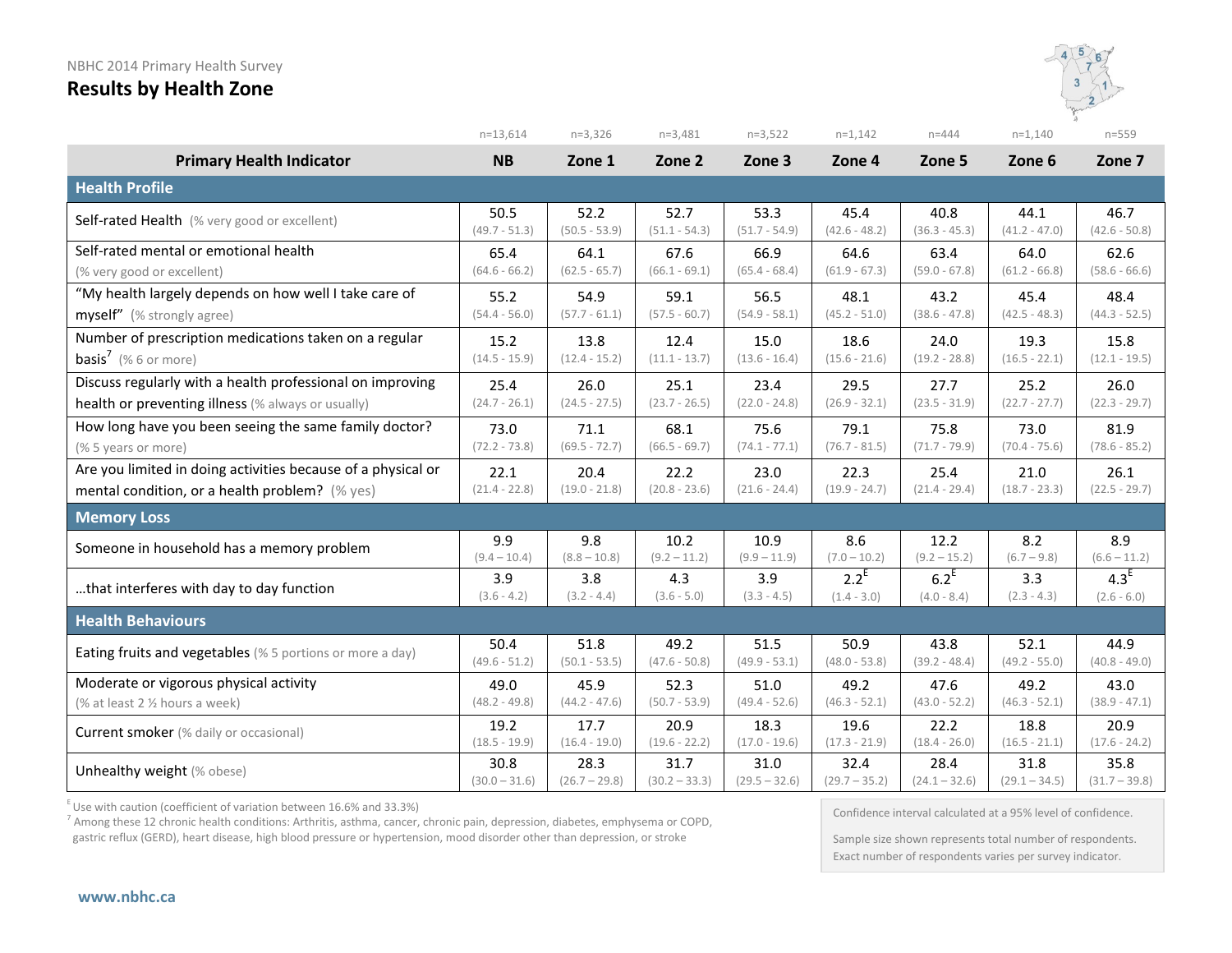

|                                              | $n=13,614$           | $n=3,326$            | $n=3,481$            | $n=3,522$            | $n=1,142$            | $n = 444$        | $n=1,140$            | $n = 559$                |
|----------------------------------------------|----------------------|----------------------|----------------------|----------------------|----------------------|------------------|----------------------|--------------------------|
| <b>Primary Health Indicator</b>              | <b>NB</b>            | Zone 1               | Zone 2               | Zone 3               | Zone 4               | Zone 5           | Zone 6               | Zone 7                   |
| <b>Chronic Health Conditions<sup>1</sup></b> |                      |                      |                      |                      |                      |                  |                      |                          |
| 3                                            | 61.6                 | 60.8                 | 61.0                 | 61.4                 | 55.5                 | 66.4             | 65.1                 | 65.3                     |
| One or more chronic health conditions        | $(60.8 - 62.4)$      | $(59.2 - 62.4)$      | $(59.4 - 62.6)$      | $(59.8 - 63.0)$      | $(52.7 - 58.3)$      | $(62.1 - 70.7)$  | $(62.4 - 67.8)$      | $(61.4 - 69.2)$          |
| High blood pressure or hypertension          | 27.0                 | 24.4                 | 26.1                 | 25.9                 | 24.9                 | 36.9             | 32.7                 | 31.9                     |
|                                              | $(26.3 - 27.7)$      | $(23.0 - 25.8)$      | $(24.7 - 27.5)$      | $(24.5 - 27.3)$      | $(22.4 - 27.4)$      | $(32.5 - 41.3)$  | $(30.0 - 35.4)$      | $(28.1 - 35.7)$          |
| Arthritis                                    | 17.4                 | 15.4                 | 20.3                 | 17.6                 | 13.4                 | 22.2             | 16.0                 | 18.3                     |
|                                              | $(16.8 - 18.0)$      | $(14.2 - 16.6)$      | $(19.0 - 21.6)$      | $(16.4 - 18.8)$      | $(11.5 - 15.3)$      | $(18.4 - 26.0)$  | $(13.9 - 18.1)$      | $(15.1 - 21.5)$          |
| Gastric reflux (GERD)                        | 16.4                 | 17.3                 | 14.8                 | 16.1                 | 14.2                 | 18.4             | 17.5                 | 19.2                     |
|                                              | $(15.8 - 17.0)$      | $(16.0 - 18.6)$      | $(13.6 - 16.0)$      | $(14.9 - 17.3)$      | $(12.2 - 16.2)$      | $(14.8 - 22.0)$  | $(15.3 - 19.7)$      | $(16.0 - 22.4)$          |
| Depression                                   | 14.9                 | 15.0                 | 15.0                 | 15.3                 | 11.6                 | 16.7             | 13.9                 | 16.7                     |
|                                              | $(14.3 - 15.5)$      | $(13.8 - 16.2)$      | $(13.8 - 16.2)$      | $(14.1 - 16.5)$      | $(9.8 - 13.4)$       | $(13.3 - 20.1)$  | $(11.9 - 15.9)$      | $(13.6 - 19.8)$          |
| Chronic pain                                 | 14.0                 | 12.5                 | 14.5                 | 14.3                 | 13.7                 | 17.9             | 14.1                 | 15.8                     |
|                                              | $(13.4 - 14.6)$      | $(11.4 - 13.6)$      | $(13.3 - 15.7)$      | $(13.2 - 15.4)$      | $(11.7 - 15.7)$      | $(14.4 - 21.4)$  | $(12.1 - 16.1)$      | $(12.8 - 18.8)$          |
| Asthma                                       | 11.8                 | 11.4                 | 11.2                 | 13.3                 | 9.9                  | 14.2             | 12.2                 | 11.0                     |
|                                              | $(11.3 - 12.3)$      | $(10.3 - 12.5)$      | $(10.2 - 12.2)$      | $(12.2 - 14.4)$      | $(8.2 - 11.6)$       | $(11.0 - 17.4)$  | $(10.3 - 14.1)$      | $(8.4 - 13.6)$           |
| <b>Diabetes</b>                              | 10.6                 | 9.7                  | 10.0                 | 10.7                 | 9.4                  | 16.8             | 12.9                 | 10.7                     |
|                                              | $(10.1 - 11.1)$      | $(8.7 - 10.7)$       | $(9.0 - 11.0)$       | $(9.7 - 11.7)$       | $(7.7 - 11.1)$       | $(13.4 - 20.2)$  | $(11.0 - 14.8)$      | $(8.2 - 13.2)$           |
| Heart disease                                | 8.3                  | 6.8                  | 7.7                  | 8.2                  | 10.7                 | 13.1             | 10.7                 | 8.5                      |
|                                              | $(7.8 - 8.8)$        | $(6.0 - 7.6)$        | $(6.8 - 8.6)$        | $(7.3 - 9.1)$        | $(8.9 - 12.5)$       | $(10.0 - 16.2)$  | $(8.9 - 12.5)$       | $(6.2 - 10.8)$           |
| Cancer                                       | 8.3                  | 8.4                  | 8.9                  | 7.4                  | 7.7                  | 9.5              | 8.8                  | 7.6                      |
|                                              | $(7.8 - 8.8)$        | $(7.5 - 9.3)$        | $(8.0 - 9.8)$        | $(6.5 - 8.3)$        | $(6.2 - 9.2)$        | $(6.8 - 12.2)$   | $(7.2 - 10.4)$       | $(5.4 - 9.8)$            |
| Emphysema or COPD                            | 3.0                  | 2.6                  | 3.2                  | 3.2                  | 2.9 <sup>E</sup>     | $6.1^E$          | $2.2^E$              | 3.8 <sup>E</sup>         |
|                                              | $(2.7 - 3.3)$        | $(2.1 - 3.1)$        | $(2.6 - 3.8)$        | $(2.6 - 3.8)$        | $(1.9 - 3.9)$        | $(3.9 - 8.3)$    | $(1.4 - 3.0)$        | $(2.2 - 5.4)$            |
| Mood disorder other than depression          | 3.0<br>$(2.7 - 3.3)$ | 3.4<br>$(2.8 - 4.0)$ | 2.3<br>$(1.8 - 2.8)$ | 3.1<br>$(2.5 - 3.7)$ | 3.2<br>$(2.2 - 4.2)$ | F                | 3.3<br>$(2.3 - 4.3)$ | $3.1^E$<br>$(1.7 - 4.5)$ |
| Stroke                                       | 2.5                  | 1.9                  | 2.3                  | 2.6                  | 3.0 <sup>E</sup>     | 2.3 <sup>E</sup> | $2.7^E$              | 5.0 <sup>E</sup>         |
|                                              | $(2.2 - 2.8)$        | $(1.4 - 2.4)$        | $(1.8 - 2.8)$        | $(2.1 - 3.1)$        | $(2.0 - 4.0)$        | $(0.9 - 3.7)$    | $(1.8 - 3.6)$        | $(3.2 - 6.8)$            |

<sup>1</sup> Self-reported based on survey respondents<br><sup>3</sup> Among the twelve chronic health conditions listed in this table<br><sup>E</sup> Use with caution (coefficient of variation between 16.7% and 33.3%)

 $F$  Too unreliable to be published (coefficient of variation greater than 33.3%)

Confidence interval calculated at a 95% level of confidence.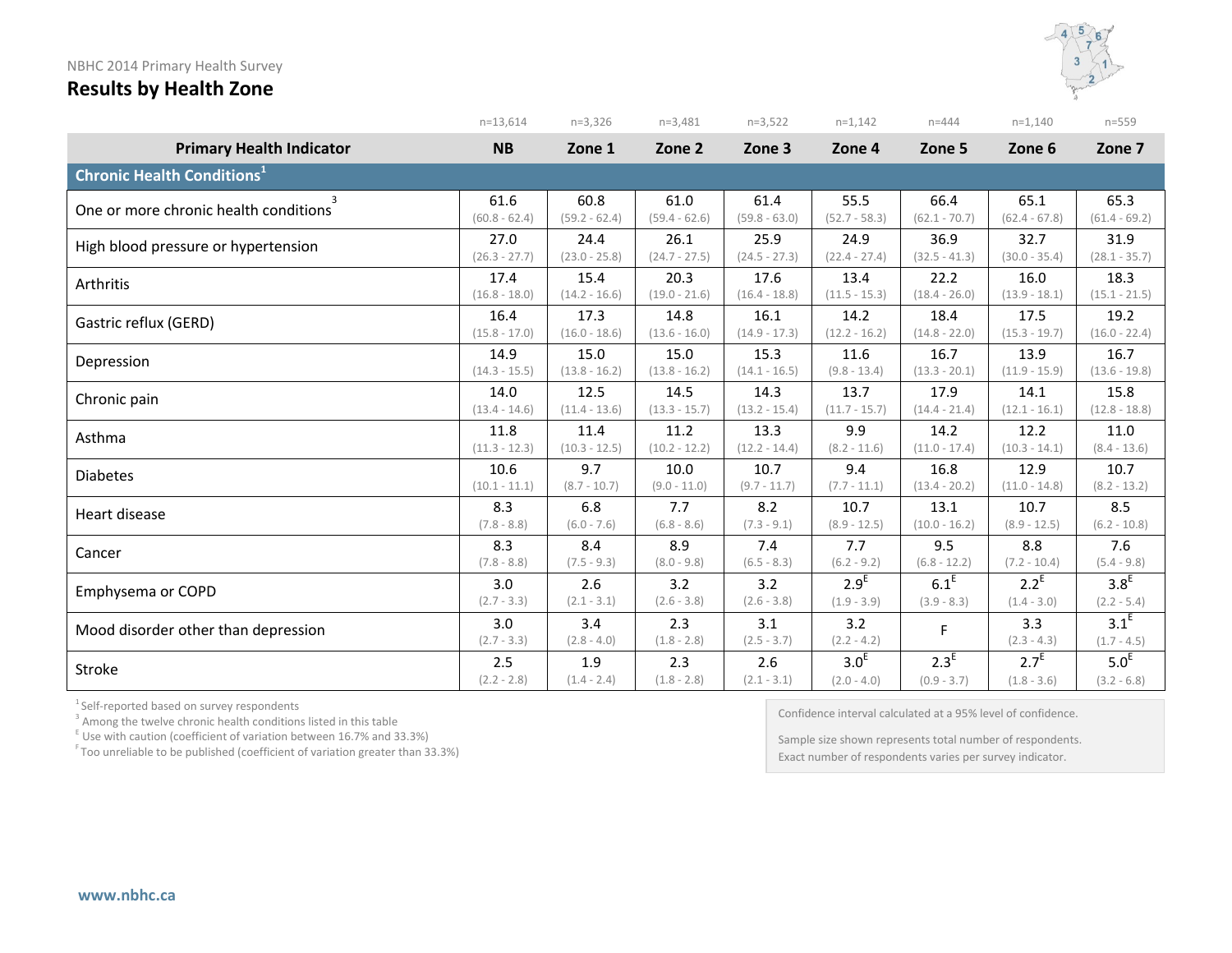

|                        |                                                                                        |                                                                                                                                                                                           |                         |                         | $n=13,614$              | $n=3,326$                   | $n=3,481$               | $n=3,522$                | $n=1,142$               | $n = 444$               | $n=1,140$               | $n = 559$               |
|------------------------|----------------------------------------------------------------------------------------|-------------------------------------------------------------------------------------------------------------------------------------------------------------------------------------------|-------------------------|-------------------------|-------------------------|-----------------------------|-------------------------|--------------------------|-------------------------|-------------------------|-------------------------|-------------------------|
|                        |                                                                                        | <b>Primary Health Indicator</b>                                                                                                                                                           |                         |                         | <b>NB</b>               | Zone 1                      | Zone 2                  | Zone 3                   | Zone 4                  | Zone 5                  | Zone 6                  | Zone 7                  |
|                        |                                                                                        | <b>Accessibility</b><br>The ability of patients/clients to obtain care/service at the right place and the right time, based on respective needs, in the official language of their choice |                         |                         |                         |                             |                         |                          |                         |                         |                         |                         |
|                        | $A-1$                                                                                  | Has a personal family doctor (% yes)                                                                                                                                                      |                         |                         | 92.1<br>$(91.7 - 92.5)$ | 95.4<br>$(94.7 - 96.1)$     | 91.5<br>$(90.6 - 92.4)$ | 87.3<br>$(86.2 - 88.4)$  | 92.3<br>$(90.8 - 93.8)$ | 92.4<br>$(89.9 - 94.9)$ | 93.5<br>$(92.1 - 94.9)$ | 94.4<br>$(92.5 - 96.3)$ |
| Personal Family Doctor | $A-2$                                                                                  | Calling family doctor's office during regular practice hours<br>(% very easy or somewhat easy)                                                                                            |                         |                         | 78.3<br>$(77.6 - 79.0)$ | 78.4<br>$(77.0 - 79.8)$     | 80.3<br>$(78.9 - 81.7)$ | 76.3<br>$(74.8 - 77.8)$  | 85.4<br>$(83.3 - 87.5)$ | 77.1<br>$(73.1 - 81.1)$ | 72.7<br>$(70.1 - 75.3)$ | 80.7<br>$(77.3 - 84.1)$ |
|                        | Family doctor has extended office hours<br>$A-3$<br>(after 5pm or on weekends) (% yes) |                                                                                                                                                                                           | 16.2<br>$(15.6 - 16.8)$ | 19.2<br>$(17.8 - 20.6)$ | 17.1<br>$(15.8 - 18.4)$ | 16.0<br>$(14.7 - 17.3)$     | 13.6<br>$(11.6 - 15.6)$ | $6.4^E$<br>$(4.1 - 8.7)$ | 11.1<br>$(9.2 - 13.0)$  | 17.1<br>$(13.9 - 20.3)$ |                         |                         |
|                        | $A-4$                                                                                  | Family doctor has an after-hour arrangement<br>when office is closed $(\%$ yes)                                                                                                           |                         |                         | 18.2<br>$(17.5 - 18.9)$ | 26.7<br>$(25.2 - 28.2)$     | 17.5<br>$(16.2 - 18.8)$ | 12.3<br>$(11.2 - 13.4)$  | 16.1<br>$(13.9 - 18.3)$ | 9.0<br>$(6.3 - 11.7)$   | 13.1<br>$(11.1 - 15.1)$ | 19.7<br>$(16.3 - 23.1)$ |
|                        | $A-5$                                                                                  | (% on same day or next day)<br>How quickly appointment can be<br>made with family doctor<br>(% within 5 days)                                                                             |                         | 30.1<br>$(29.3 - 30.9)$ | 30.6<br>$(29.0 - 32.2)$ | 33.5<br>$(31.8 - 35.2)$     | 32.5<br>$(30.8 - 34.2)$ | 21.2<br>$(18.6 - 23.8)$  | 20.2<br>$(16.2 - 24.2)$ | 24.0<br>$(21.4 - 26.6)$ | 32.9<br>$(28.8 - 37.0)$ |                         |
|                        |                                                                                        |                                                                                                                                                                                           |                         |                         | 60.3<br>$(59.4 - 61.2)$ | 62.3<br>$(60.6 - 64.0)$     | 67.7<br>$(66.0 - 69.4)$ | 62.9<br>$(61.2 - 64.6)$  | 41.8<br>$(38.7 - 44.9)$ | 48.5<br>$(43.5 - 53.5)$ | 47.6<br>$(44.5 - 50.7)$ | 63.4<br>$(59.2 - 67.6)$ |
|                        | $A-6$                                                                                  | Nurse working with family doctor who is regularly involved in<br>health care (% yes)                                                                                                      |                         |                         | 27.5<br>$(26.7 - 28.3)$ | 20.7<br>$(19.3 - 22.1)$     | 28.7<br>$(27.1 - 30.2)$ | 36.7<br>$(35.0 - 38.3)$  | 26.5<br>$(23.8 - 29.1)$ | 18.3<br>$(14.6 - 22.0)$ | 30.2<br>$(27.5 - 32.9)$ | 24.0<br>$(20.4 - 27.7)$ |
|                        | $A-7$                                                                                  | Has access to a <b>primary health team</b> <sup>3</sup> (% yes)                                                                                                                           |                         |                         | 28.5<br>$(27.8 - 29.2)$ | 23.6<br>$(22.2 - 25.0)$     | 29.6<br>$(28.1 - 31.1)$ | 33.9<br>$(32.4 - 35.4)$  | 27.0<br>$(24.5 - 29.5)$ | 19.2<br>$(15.6 - 22.8)$ | 33.5<br>$(30.8 - 36.2)$ | 24.1<br>$(20.6 - 27.6)$ |
|                        | $A-8$                                                                                  | Wait time at the hospital emergency department<br>(% less than 4 hours)                                                                                                                   |                         |                         | 73.9<br>$(72.7 - 75.1)$ | 70.3<br>$(67.7 - 72.9)$     | 78.5<br>$(76.3 - 80.7)$ | 74.8<br>$(72.5 - 77.1)$  | 75.0<br>$(71.6 - 78.4)$ | 61.4<br>$(55.0 - 67.8)$ | 76.0<br>$(72.5 - 79.5)$ | 72.0<br>$(66.0 - 78.0)$ |
|                        |                                                                                        | How often citizens received the health care service                                                                                                                                       | English <sup>4</sup>    | 95.2<br>$(94.8 - 95.6)$ | 92.7<br>$(91.6 - 93.8)$ | 98.1<br>$(97.6 - 98.6)$     | 98.1<br>$(97.6 - 98.6)$ | 80.8<br>$(74.6 - 87.0)$  | 74.0<br>$(68.0 - 80.0)$ | 78.7<br>$(72.2 - 85.2)$ | 95.9<br>$(94.0 - 97.8)$ |                         |
|                        | $A-9$                                                                                  | they needed in the official language of their choice<br>(% who always received service in language of preference)<br>French <sup>4</sup>                                                  |                         | 72.6<br>$(71.0 - 74.2)$ | 68.2<br>$(64.9 - 71.5)$ | $45.1^E$<br>$(28.1 - 62.1)$ | 46.7<br>$(35.0 - 58.4)$ | 84.0<br>$(81.6 - 86.4)$  | 65.5<br>$(59.1 - 71.9)$ | 76.3<br>$(73.6 - 79.0)$ | 54.0<br>$(45.0 - 63.0)$ |                         |

<sup>3</sup> Primary health team: Has access to a family doctor and has access to either a nurse practitioner or a nurse or other health professionals at their family doctor's office

 $4$  Preferred language of service as indicated by respondent in the survey

 $E$  Use with caution (coefficient of variation between 16.7% and 33.3%)

Confidence interval calculated at a 95% level of confidence.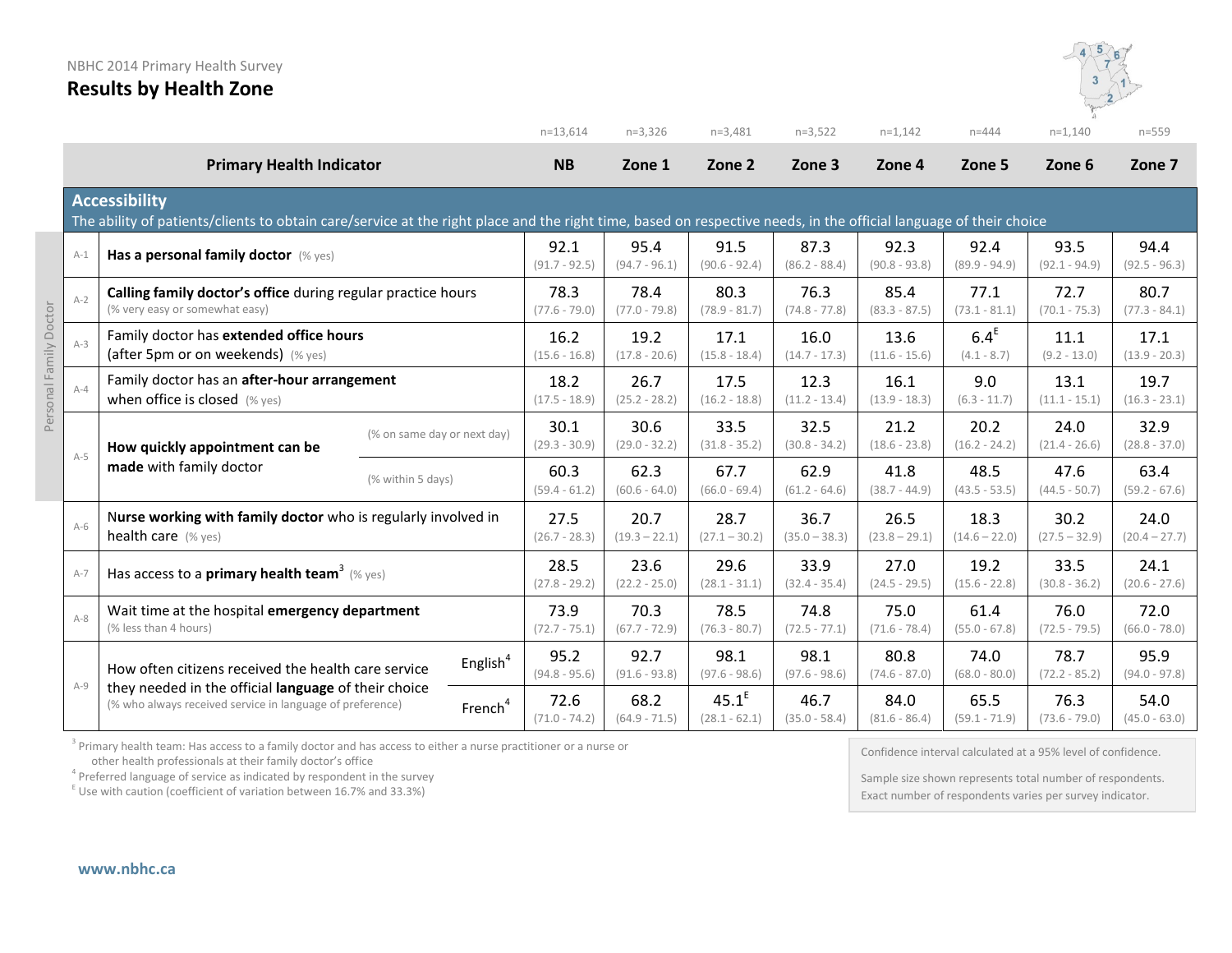

|               |                                                                                                                                | $n=13.614$              | $n=3,326$               | $n=3,481$               | $n=3,522$               | $n=1,142$               | $n = 444$               | $n=1,140$               | $n = 559$               |  |
|---------------|--------------------------------------------------------------------------------------------------------------------------------|-------------------------|-------------------------|-------------------------|-------------------------|-------------------------|-------------------------|-------------------------|-------------------------|--|
|               | <b>Primary Health Indicator</b>                                                                                                | <b>NB</b>               | Zone 1                  | Zone 2                  | Zone 3                  | Zone 4                  | Zone 5                  | Zone 6                  | Zone 7                  |  |
|               | <b>Appropriateness</b><br>Care/service provided is relevant to the patients'/clients' needs and based on established standards |                         |                         |                         |                         |                         |                         |                         |                         |  |
| $Q-1$         | Adults 65 and over who received their flu shot in the last year $(%$ yes)                                                      | 70.6<br>$(69.2 - 72.0)$ | 66.7<br>$(64.1 - 69.3)$ | 74.4<br>$(72.0 - 76.8)$ | 77.3<br>$(74.9 - 79.7)$ | 60.9<br>$(53.7 - 68.1)$ | 64.5<br>$(55.7 - 73.3)$ | 66.7<br>$(60.5 - 72.9)$ | 72.5<br>$(64.0 - 81.0)$ |  |
| $Q-2$         | Adults with one or more of four select chronic health conditions <sup>5</sup> who                                              | 91.3                    | 93.2                    | 93.7                    | 92.3                    | 87.4                    | 85.8                    | 86.0                    | 91.4                    |  |
|               | had measurements for blood pressure in the past 12 months (% yes)                                                              | $(90.6 - 92.0)$         | $(91.9 - 94.5)$         | $(92.5 - 94.9)$         | $(91.0 - 93.6)$         | $(84.1 - 90.7)$         | $(80.9 - 90.7)$         | $(82.8 - 89.2)$         | $(87.6 - 95.2)$         |  |
| $Q-3$         | Adults with one or more of four select chronic health conditions <sup>5</sup> who                                              | 76.3                    | 78.6                    | 75.8                    | 73.4                    | 76.8                    | 70.4                    | 82.1                    | 71.8                    |  |
|               | had <b>measurements for cholesterol</b> in the past 12 months (% yes)                                                          | $(75.2 - 77.4)$         | $(76.4 - 80.8)$         | $(73.7 - 77.9)$         | $(71.2 - 75.6)$         | $(72.5 - 81.1)$         | $(64.0 - 76.8)$         | $(78.5 - 85.7)$         | $(65.6 - 78.0)$         |  |
| $Q - 4$       | Adults with one or more of four select chronic health conditions <sup>5</sup> who                                              | 73.9                    | 77.4                    | 73.3                    | 70.6                    | 72.6                    | 70.8                    | 75.6                    | 74.1                    |  |
|               | had measurements for blood sugar in the past 12 months (% yes)                                                                 | $(72.8 - 75.0)$         | $(75.2 - 79.6)$         | $(71.1 - 75.5)$         | $(68.3 - 72.9)$         | $(68.1 - 77.1)$         | $(64.4 - 77.2)$         | $(71.6 - 79.6)$         | $(68.1 - 80.1)$         |  |
| $Q-5$         | Adults with one or more of four select chronic health conditions <sup>5</sup> who                                              | 59.3                    | 60.0                    | 55.0                    | 59.4                    | 63.5                    | 63.7                    | 59.5                    | 62.9                    |  |
|               | had measurements for body weight in the past 12 months (% yes)                                                                 | $(58.0 - 60.6)$         | $(57.4 - 62.6)$         | $(52.5 - 57.5)$         | $(56.9 - 61.9)$         | $(58.6 - 68.4)$         | $(56.9 - 70.5)$         | $(54.9 - 64.1)$         | $(56.4 - 69.4)$         |  |
| $Q-6$         | How often family doctor helps citizens coordinate the care                                                                     | 70.7                    | 70.0                    | 74.9                    | 72.9                    | 65.0                    | 69.4                    | 67.4                    | 63.7                    |  |
|               | from other health care providers and places (% always)                                                                         | $(69.7 - 71.7)$         | $(68.0 - 72.0)$         | $(73.0 - 76.8)$         | $(70.9 - 74.9)$         | $(61.2 - 68.8)$         | $(63.7 - 75.1)$         | $(63.8 - 71.0)$         | $(58.4 - 69.0)$         |  |
|               | <b>Effectiveness</b><br>Care/service, intervention or action achieves the desired results                                      |                         |                         |                         |                         |                         |                         |                         |                         |  |
| $Q - 7$       | Citizens with a chronic health condition <sup>7</sup> who have confidence in                                                   | 42.2                    | 42.4                    | 45.5                    | 41.7                    | 40.7                    | 37.7                    | 40.8                    | 37.9                    |  |
|               | controlling and managing their health condition (% very confident)                                                             | $(41.2 - 43.2)$         | $(40.4 - 44.4)$         | $(43.5 - 47.5)$         | $(39.8 - 43.6)$         | $(36.9 - 44.5)$         | $(32.3 - 43.1)$         | $(37.3 - 44.3)$         | $(33.0 - 42.8)$         |  |
| <b>Safety</b> | Potential risks of an intervention or the environment are avoided or minimized                                                 |                         |                         |                         |                         |                         |                         |                         |                         |  |
| $Q-8$         | Citizens with a chronic health condition <sup>7</sup> who know what each of their                                              | 47.7                    | 51.9                    | 56.5                    | 53.3                    | 28.7                    | 31.6                    | 29.9                    | 42.2                    |  |
|               | prescribed medications do (% strongly agree)                                                                                   | $(46.6 - 48.8)$         | $(49.7 - 54.1)$         | $(54.4 - 58.6)$         | $(51.2 - 55.4)$         | $(24.9 - 32.5)$         | $(26.1 - 37.1)$         | $(26.4 - 33.4)$         | $(36.8 - 47.6)$         |  |
| $Q-9$         | Was harmed due to a medical error or mistake as a result of health                                                             | $2.7^{6}$               | $2.5^{6}$               | $2.8^{6}$               | $2.1^{6}$               | $3.6^{6}$               | $3.8^{E,6}$             | $3.2^{6}$               | $2.6^{E,6}$             |  |
|               | care services received in the last year (excluding hospital stay) $(\%$ yes)                                                   | $(2.4 - 3.0)$           | $(2.0 - 3.0)$           | $(2.3 - 3.3)$           | $(1.6 - 2.6)$           | $(2.5 - 4.7)$           | $(2.0 - 5.6)$           | $(2.2 - 4.2)$           | $(1.3 - 3.9)$           |  |

<sup>5</sup> Self-reported by respondent: Diabetes, heart disease, stroke or high blood pressure<br><sup>6</sup> For this type of indicator, a "better" result is achieved when the indicator has a "lower" value

<sup>7</sup> Self-reported by respondent: Arthritis, asthma, cancer, chronic pain, depression, diabetes, emphysema or COPD,

gastric reflux (GERD), heart disease, high blood pressure or hypertension, mood disorder other than depression, or stroke E Use with caution (coefficient of variation between 16.7% and 33.3%)

Confidence interval calculated at a 95% level of confidence.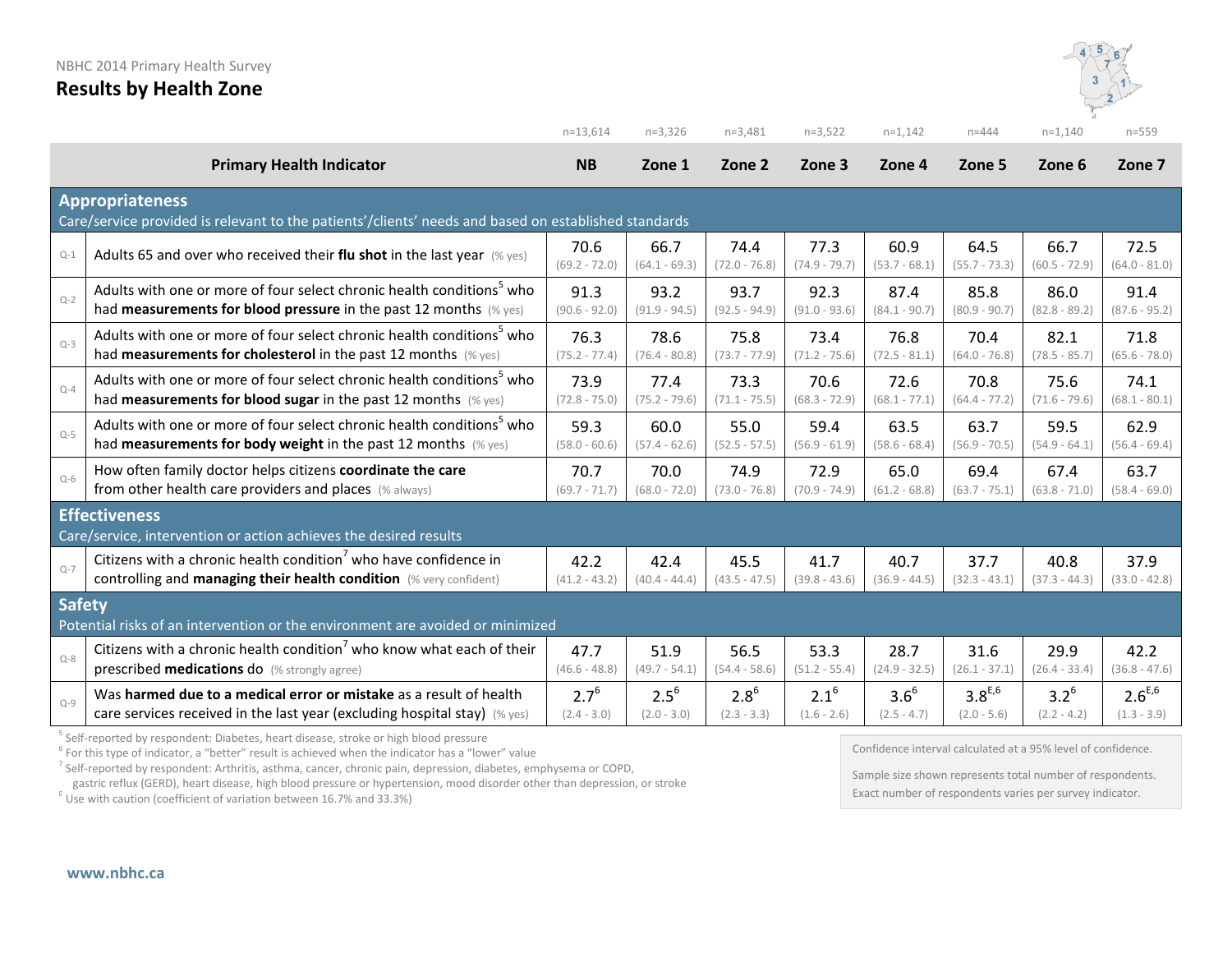

|          |                                                                                                                            | $n=13,614$                    | $n=3,326$                | $n=3,481$                   | $n=3,522$                   | $n=1,142$                         | $n = 444$                         | $n=1,140$                   | $n = 559$                   |
|----------|----------------------------------------------------------------------------------------------------------------------------|-------------------------------|--------------------------|-----------------------------|-----------------------------|-----------------------------------|-----------------------------------|-----------------------------|-----------------------------|
|          | <b>Primary Health Indicator</b>                                                                                            | <b>NB</b>                     | Zone 1                   | Zone 2                      | Zone 3                      | Zone 4                            | Zone 5                            | Zone 6                      | Zone 7                      |
|          | <b>Efficiency</b><br>Achieving the desired results with the most cost-effective use of resources                           |                               |                          |                             |                             |                                   |                                   |                             |                             |
| $Q - 10$ | Model of care used most often when sick or in need of care<br>from a health professional (% hospital emergency department) | $11.5^{6}$<br>$(11.0 - 12.0)$ | $7.5^6$<br>$(6.6 - 8.4)$ | $9.7^{6}$<br>$(8.7 - 10.7)$ | $9.1^{6}$<br>$(8.2 - 10.0)$ | $29.2^6$<br>$(26.6 - 31.8)$       | $17.4^{6}$<br>$(13.9 - 20.9)$     | $19.2^6$<br>$(16.9 - 21.5)$ | $9.3^{6}$<br>$(6.9 - 11.7)$ |
| $Q-11$   | Has used Tele-Care or other telephone information lines<br>in the last 12 months $(\%$ yes)                                | 7.4<br>$(7.0 - 7.8)$          | 8.4<br>$(7.5 - 9.3)$     | 6.7<br>$(5.9 - 7.5)$        | 7.5<br>$(6.6 - 8.4)$        | 7.7<br>$(6.2 - 9.2)$              | 6.3 <sup>E</sup><br>$(4.1 - 8.5)$ | 6.1<br>$(4.7 - 7.5)$        | 7.7<br>$(5.5 - 9.9)$        |
|          | <b>Use of services</b><br>Using primary health services in the last 12 months                                              |                               |                          |                             |                             |                                   |                                   |                             |                             |
| $U-1$    | Visited a personal family doctor (% yes)                                                                                   | 80.3<br>$(79.6 - 81.0)$       | 83.5<br>$(82.2 - 84.8)$  | 81.0<br>$(79.7 - 82.3)$     | 75.2<br>$(73.8 - 76.6)$     | 74.5<br>$(72.0 - 77.0)$           | 77.1<br>$(73.2 - 81.0)$           | 83.2<br>$(81.0 - 85.4)$     | 84.6<br>$(81.6 - 87.6)$     |
| $U-2$    | Visited a hospital emergency department (% yes)                                                                            | 41.3<br>$(40.5 - 42.1)$       | 37.5<br>$(35.9 - 39.1)$  | 38.8<br>$(37.2 - 40.4)$     | 38.9<br>$(37.3 - 40.5)$     | 54.8<br>$(51.9 - 57.7)$           | 48.0<br>$(43.4 - 52.6)$           | 51.2<br>$(48.3 - 54.1)$     | 41.6<br>$(37.5 - 45.7)$     |
| $U-3$    | Visited a specialist (% yes)                                                                                               | 56.4<br>$(55.6 - 57.2)$       | 62.2<br>$(60.6 - 63.8)$  | 54.7<br>$(53.1 - 56.3)$     | 52.7<br>$(51.1 - 54.3)$     | 52.5<br>$(49.6 - 55.4)$           | 57.6<br>$(53.0 - 62.2)$           | 55.0<br>$(52.1 - 57.9)$     | 56.1<br>$(52.0 - 60.2)$     |
| $U-4$    | Visited an after-hours clinic or a walk-in clinic (% yes)                                                                  | 24.3<br>$(23.6 - 25.0)$       | 35.1<br>$(33.5 - 36.7)$  | 19.9<br>$(18.6 - 21.2)$     | 21.1<br>$(19.8 - 22.4)$     | 17.1<br>$(14.9 - 19.3)$           | 17.6<br>$(14.1 - 21.1)$           | 19.2<br>$(16.9 - 21.5)$     | 24.7<br>$(21.1 - 28.3)$     |
| $U-5$    | Visited an alternative practitioner (% yes)                                                                                | 25.2<br>$(24.5 - 25.9)$       | 28.7<br>$(27.2 - 30.2)$  | 21.2<br>$(19.9 - 22.5)$     | 23.7<br>$(22.3 - 25.1)$     | 31.8<br>$(29.1 - 34.5)$           | 22.3<br>$(18.5 - 26.1)$           | 26.9<br>$(24.3 - 29.5)$     | 22.8<br>$(19.3 - 26.3)$     |
| $U-6$    | Visited a community health centre (% yes)                                                                                  | 6.9<br>$(6.5 - 7.3)$          | 5.5<br>$(4.7 - 6.3)$     | 6.7<br>$(5.9 - 7.5)$        | 8.3<br>$(7.4 - 9.2)$        | 3.0 <sup>E</sup><br>$(2.0 - 4.0)$ | 10.1<br>$(7.3 - 12.9)$            | 9.8<br>$(8.1 - 11.5)$       | 6.4<br>$(4.4 - 8.4)$        |
| $U-7$    | Used ambulance services (% yes)                                                                                            | 5.7<br>$(5.3 - 6.1)$          | 4.8<br>$(4.1 - 5.5)$     | 5.9<br>$(5.1 - 6.7)$        | 5.9<br>$(5.1 - 6.7)$        | 6.7<br>$(5.3 - 8.1)$              | $6.1^E$<br>$(3.9 - 8.3)$          | 5.9<br>$(4.5 - 7.3)$        | 6.6<br>$(4.6 - 8.6)$        |
| $U-8$    | Visited a nurse practitioner (% yes)                                                                                       | 7.7<br>$(7.3 - 8.1)$          | 7.0<br>$(6.1 - 7.9)$     | 7.5<br>$(6.6 - 8.4)$        | 7.4<br>$(6.5 - 8.3)$        | 6.4<br>$(5.0 - 7.8)$              | 9.9<br>$(7.1 - 12.7)$             | 11.4<br>$(9.6 - 13.2)$      | 6.5<br>$(4.5 - 8.5)$        |
| $U-9$    | Visited a health professional at a private clinic (% yes)                                                                  | 23.7<br>$(23.0 - 24.4)$       | 25.5<br>$(24.0 - 27.0)$  | 19.8<br>$(18.5 - 21.1)$     | 24.0<br>$(22.6 - 25.4)$     | 22.8<br>$(20.4 - 25.2)$           | 22.9<br>$(19.0 - 26.8)$           | 27.1<br>$(24.5 - 29.7)$     | 23.4<br>$(19.9 - 26.9)$     |

 $<sup>6</sup>$  For this type of indicator, a "better" result is achieved when the indicator has a "lower" value</sup>

 $E$  Use with caution (coefficient of variation between 16.7% and 33.3%)

Confidence interval calculated at a 95% level of confidence.